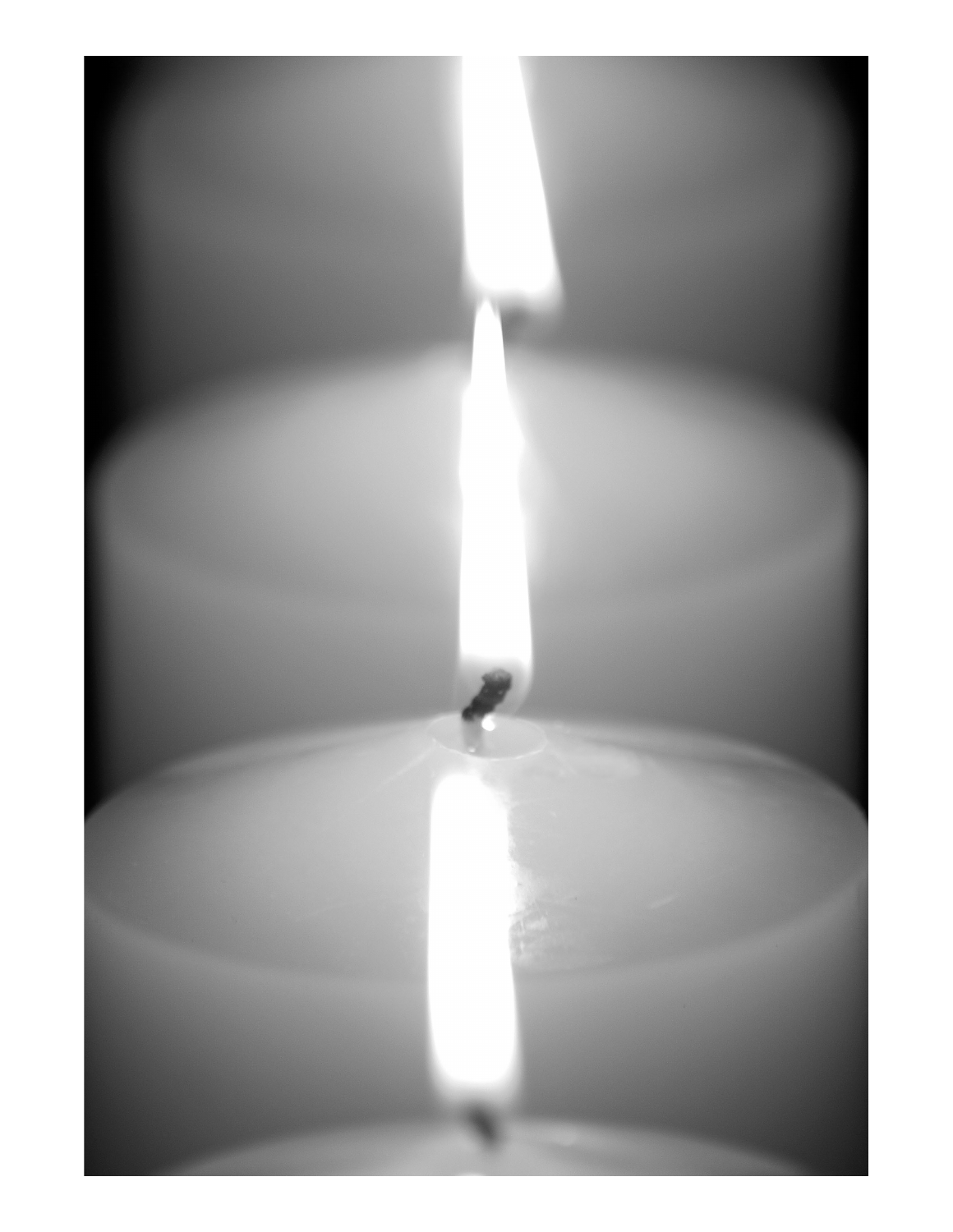# **Course Four:** *The Great Commission*

SEGMENT 3: **MY LIFE'S MISSION**

## **P A R TICIPANTS' GUIDE**

*O* Our part in making disciples is to connect our stories of faith with friends and family who are seeking answers. These stories of faith can help those who are searching for God in their lives.

#### OPENING PRAYER

Almighty and ever living God, ruler of all things in heaven and earth, hear our prayers for our parish family. Strengthen the faithful, arouse the careless, and restore the penitent. Grant us all things necessary for our common life, and bring us all to be of one heart and mind within your holy Church; through Jesus Christ our Lord. Amen. (BCP 817)

### Q UESTIONS TO THINK ABOUT

How can we "go make disciples?"

How would you share your faith story in your daily life?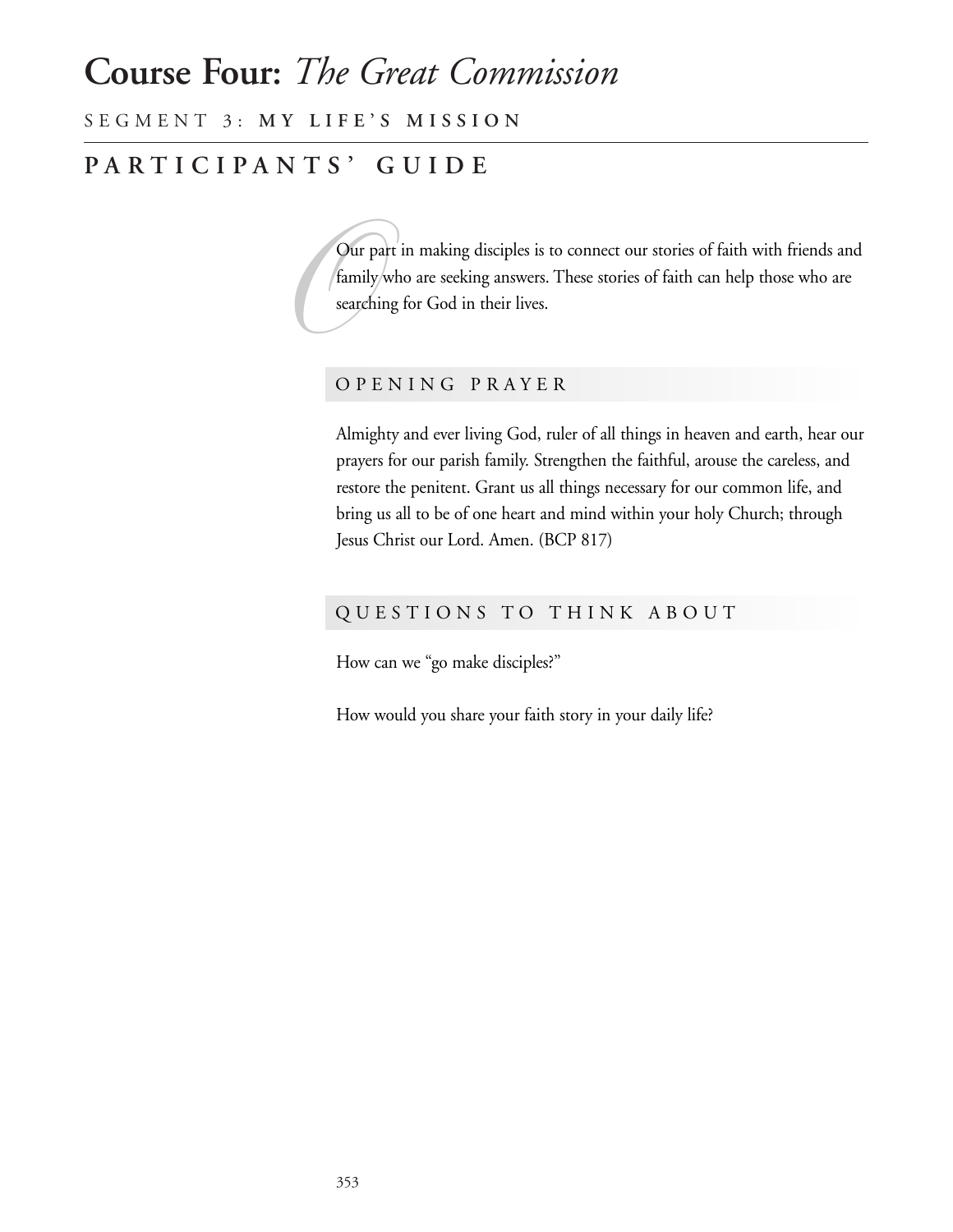#### VIDEO PRESENTATION



Our mission

Sharing our faith stories

## USING THE BAPTISMAL COVENANT

As we live out the ministry of the baptized, we find direction through the five Baptismal Covenant promises. These promises are made at every baptism and we ask God's help in keeping these promises. For this class all the promises are particularly relevant.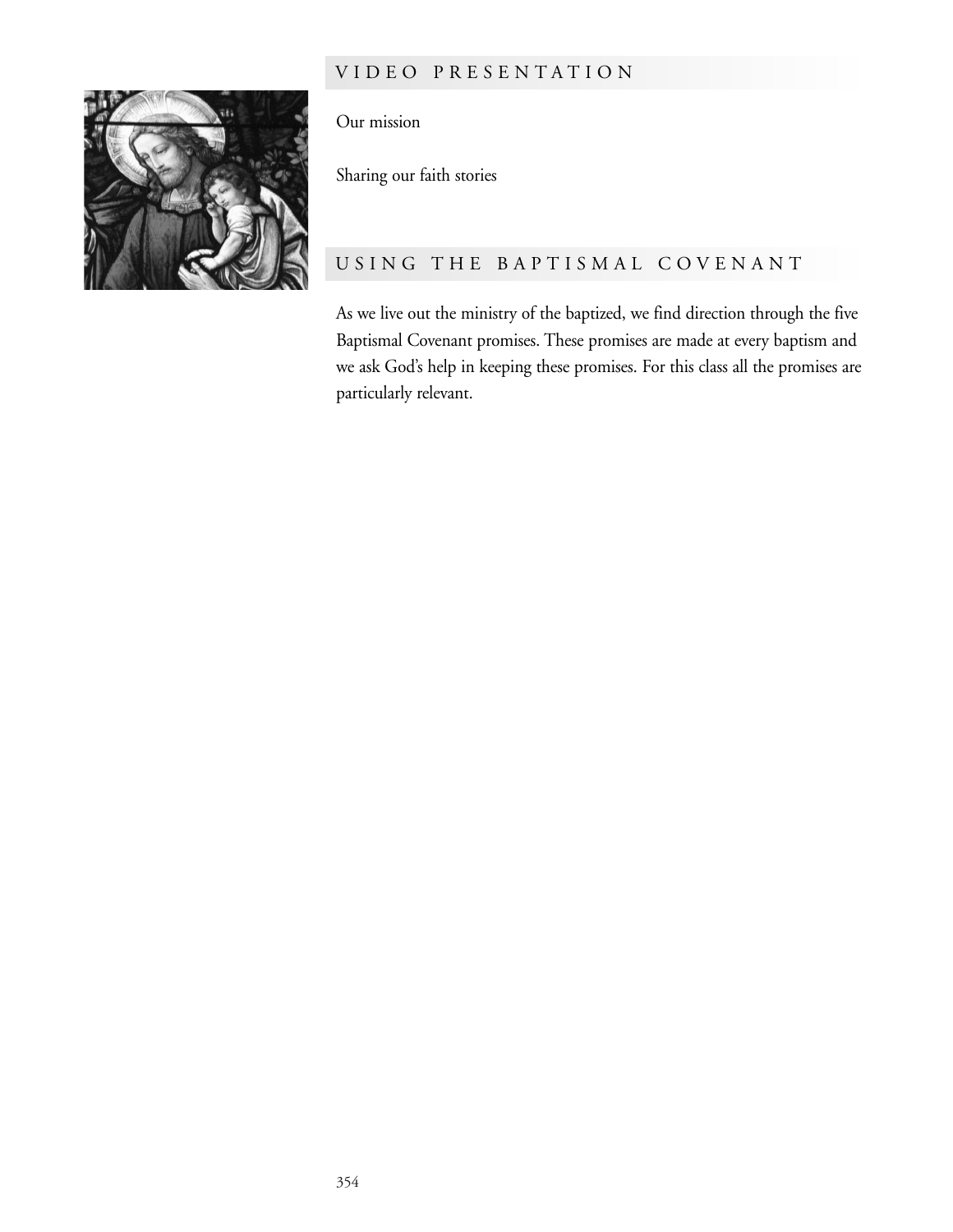#### SMALL GROUP DISCUSSION

1. How receptive are you to hearing other people's faith stories?

2. Do you know people for whom this is difficult?

3. Under what circumstances could you share your story with them?

4. Name the most exciting experience you have ever had. Where was God in it?

5. How do we spend time with our loved ones and how much of that time includes conversations and stories about God?

6. What kind of God language do you hear in the news?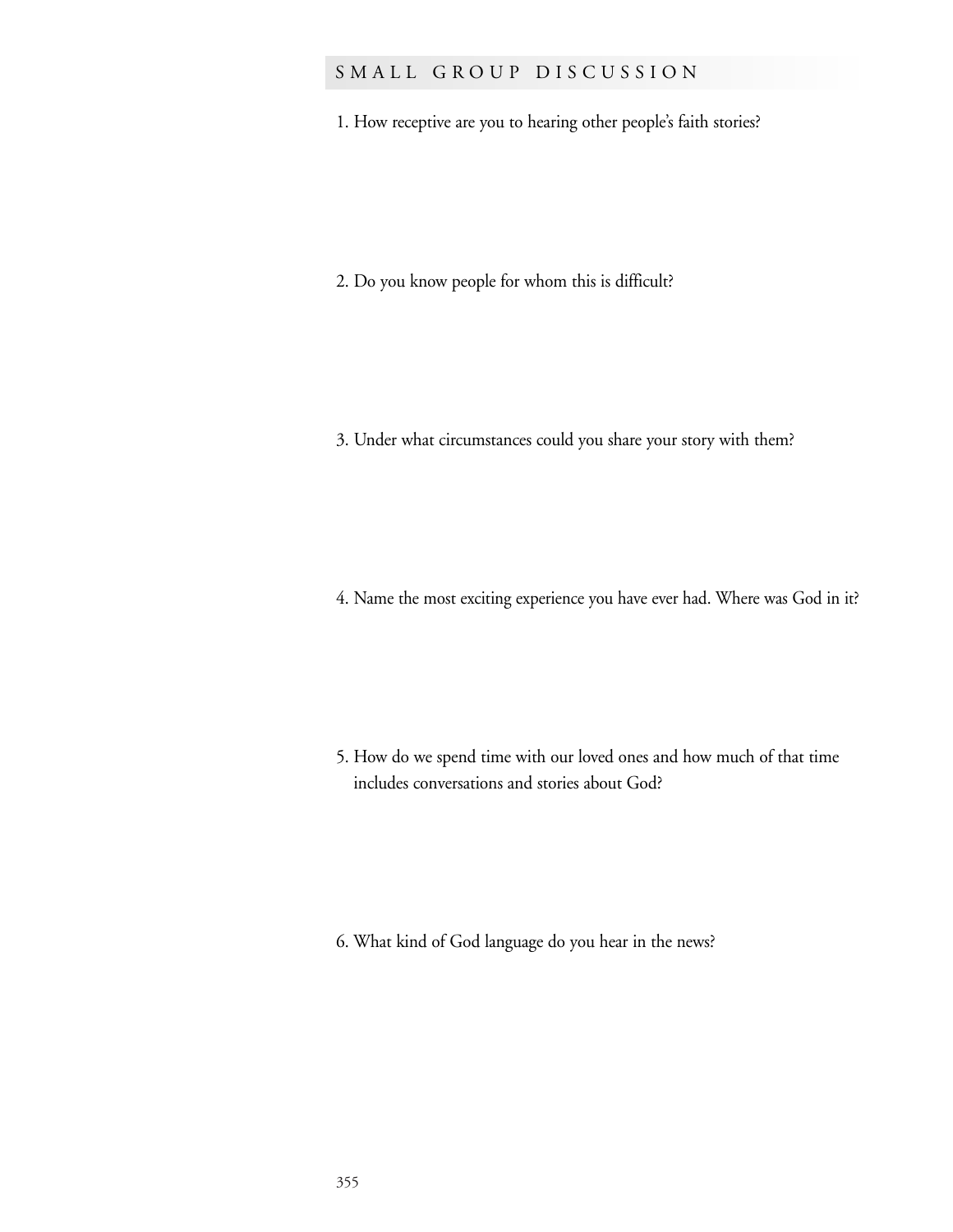#### WRAP-UP

We are now at the end of The Discovery Series. Our journey of spiritual awareness and growth goes on. It is a journey, an awakening, and a mission that began with one remarkable person more than 2,000 years ago and continues today through us.

What are the changes you have observed in your own life?

What are some of your revelations?

What concept did you like best?

Was there anything presented with which you don't agree?

Where does the journey take you next?

What kind of prayer and study would benefit your journey following The Discovery Series?

What is one thing you could do in the coming week to remind you to continue your journey of spiritual growth?

How has this video series affected your relationships with others? With God?

Is there a portion of the video you would like to see again?

#### CLOSING PRAYER/HYMN

The following selections can help us reflect on our discussions today. You may either read and pray or sing and pray your selection(s).

*The 1982 Hymnal*  #370 - I bind unto myself today #694 - God be in my head #488 - Be Thou my vision

*Wonder, Love and Praise* #752 - There's a sweet, sweet spirit in this place

*Lift Every Voice and Sing* #216 - In my life, Lord, be glorified